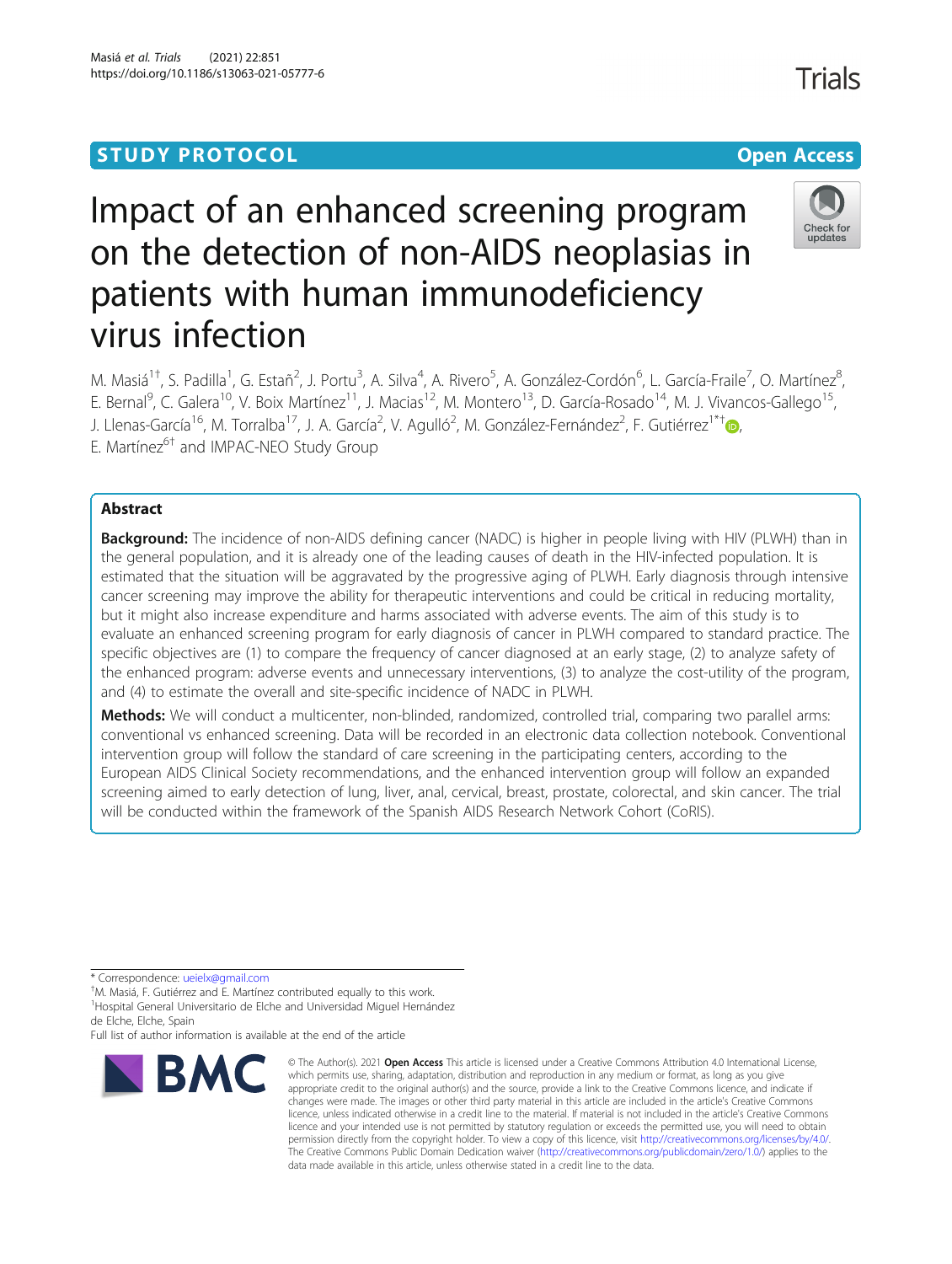Discussion: The trial will evaluate the efficacy, safety, and efficiency of an enhanced screening program for the early diagnosis of cancer in HIV patients compared to standard of care practice. The information provided will be relevant since there are currently no studies on expanded cancer screening strategies in patients with HIV, and available data estimating cost effectiveness or cost-utility of such as programs are scarce. An enhanced program for NADC screening in patients with HIV could lead to early diagnosis and improve the prognosis of these patients, with an acceptable rate of unnecessary interventions, but it is critical to demonstrate that the benefits clearly outweigh the harms, before the strategy could be implemented.

Trial registration: [ClinicalTrials.gov](http://clinicaltrials.gov) NCT04735445. Registered on 25 June 2019

Keywords: HIV infection, Neoplasms, Cancer, Non-AIDS-defining cancers, Screening, Early detection of cancer

# Administrative information

Note: the numbers in curly brackets in this protocol refer to SPIRIT checklist item numbers. The order of the items has been modified to group similar items (see [http://www.equator-network.org/reporting-guidelines/](http://www.equator-network.org/reporting-guidelines/spirit-2013-statement-defining-standard-protocol-items-for-clinical-trials/) [spirit-2013-statement-defining-standard-protocol-items](http://www.equator-network.org/reporting-guidelines/spirit-2013-statement-defining-standard-protocol-items-for-clinical-trials/)[for-clinical-trials/](http://www.equator-network.org/reporting-guidelines/spirit-2013-statement-defining-standard-protocol-items-for-clinical-trials/)).

| Title $\{1\}$                   | <b>IMPact of the enhAnced sCreening</b><br>program on the detection of non-<br>AIDS NEOplasias in patients with<br>Human Immunodeficiency Virus in-<br>fection. IMPAC-NEO.                                                                                                                                                                                                                                                                                                                                                                                                                                                                                                                                                                                                                                                                                                                                                                                                                                                                                                                                                                                                                                                                               |
|---------------------------------|----------------------------------------------------------------------------------------------------------------------------------------------------------------------------------------------------------------------------------------------------------------------------------------------------------------------------------------------------------------------------------------------------------------------------------------------------------------------------------------------------------------------------------------------------------------------------------------------------------------------------------------------------------------------------------------------------------------------------------------------------------------------------------------------------------------------------------------------------------------------------------------------------------------------------------------------------------------------------------------------------------------------------------------------------------------------------------------------------------------------------------------------------------------------------------------------------------------------------------------------------------|
| Trial registration {2a and 2b}. | NCT04735445                                                                                                                                                                                                                                                                                                                                                                                                                                                                                                                                                                                                                                                                                                                                                                                                                                                                                                                                                                                                                                                                                                                                                                                                                                              |
| Protocol version {3}            | Date: 25th June 2019. Version<br>identifier: 1.1.                                                                                                                                                                                                                                                                                                                                                                                                                                                                                                                                                                                                                                                                                                                                                                                                                                                                                                                                                                                                                                                                                                                                                                                                        |
| Funding {4}                     | This study has received funding by<br>the Spanish Instituto de Salud Carlos<br>III (Madrid, Spain) (PI18/01861).                                                                                                                                                                                                                                                                                                                                                                                                                                                                                                                                                                                                                                                                                                                                                                                                                                                                                                                                                                                                                                                                                                                                         |
| Author details {5a}             | <sup>1</sup> : Hospital General Universitario de<br>Elche and Universidad Miguel<br>Hernández de Elche<br><sup>2</sup> : Hospital General Universitario de<br>Elche<br><sup>3</sup> : Hospital Universitario Araba<br><sup>4</sup> : Bellvitge University Hospital-IDIBELL<br><sup>5</sup> : Hospital Universitario Reina Sofía de<br>Córdoba, Instituto Maimónides de<br>Investigación Biomédica de Córdoba<br>(IMIBIC) and Universidad de Córdoba<br><sup>6</sup> : Hospital Clinic de Barcelona, Institut<br>d'Investigacions Biomèdiques August<br>Pi I Sunyer (IDIBAPS)<br><sup>7</sup> : Hospital La Princesa<br><sup>8</sup> : Hospital General Universitario Santa<br>Lucía de Cartagena<br><sup>9</sup> : Hospital General Universitario Reina<br>Sofía de Murcia<br><sup>10</sup> : Hospital Virgen de la Arrixaca<br><sup>11</sup> : Hospital General Universitario de<br>Alicante<br><sup>12</sup> : Hospital Universitario de Valme<br><sup>13</sup> : Hospital La Fe<br><sup>14</sup> : Hospital Universitario de Canarias<br><sup>15</sup> : Hospital Ramon y Cajal and Ramon<br>y Cajal Health Research Institute (IRYC<br>$ S\rangle$<br><sup>16</sup> : Hospital Vega Baja<br><sup>17</sup> : Hospital Universitario de<br>Guadalajara |

### Administrative information (Continued)

| Title $\{1\}$                                                 | <b>IMPact of the enhAnced sCreening</b><br>program on the detection of non-<br>AIDS NEOplasias in patients with<br>Human Immunodeficiency Virus in-<br>fection. IMPAC-NEO.                                                                                                                                           |  |  |  |
|---------------------------------------------------------------|----------------------------------------------------------------------------------------------------------------------------------------------------------------------------------------------------------------------------------------------------------------------------------------------------------------------|--|--|--|
| Name and contact<br>information for the trial<br>sponsor {5b} | Red Española de Investigación en<br>SIDA (RIS).<br>Email: ueielx@gmail.com                                                                                                                                                                                                                                           |  |  |  |
| Role of sponsor {5c}                                          | The study sponsor and funders do not<br>have a role in study design; collection,<br>management, analysis, and<br>interpretation of data; writing of the<br>report; and the decision to submit the<br>report for publication, including<br>whether they will have ultimate<br>authority over any of these activities. |  |  |  |

# Introduction

#### Background and rationale {6a}

Non-AIDS-defining cancer (NADC) is an important cause of morbidity and mortality in people living with the human immunodeficiency virus (PLWH), being currently one of the most frequent causes of death  $[1-5]$  $[1-5]$  $[1-5]$  $[1-5]$ . The incidence of cancer in PLWH is 2–3 times higher than in the general population [[6](#page-9-0)–[8](#page-9-0)]. A systematic review, analyzing data from more than 600,000 PLWH and 10,891 new cases of cancer, confirmed that the incidence of NADC has progressively increased since the introduction of combined antiretroviral therapy (ART), probably reflecting better viral-immune control and aging associated with increase in overall survival of patients living with the virus [\[9\]](#page-9-0).

The most frequent types of NADC in PLWH are lung cancer, hepatocellular carcinoma, anal carcinoma and cervical carcinoma, although some studies have suggested that there could also be a higher incidence and/or severity of other malignant tumors, such as breast, prostate, colorectal, or skin cancer, including melanomas [[10,](#page-9-0) [11](#page-9-0)]. In the era of ART, lung cancer has become the most frequent and deadliest cause of NADC in PLWH [[12,](#page-9-0) [13](#page-9-0)], and greater lethality has been documented in PLWH than in the general population [[14\]](#page-9-0). It is estimated that at least 1 in 3 PLWH will die due to malignant neoplasms in the coming years [[15](#page-9-0),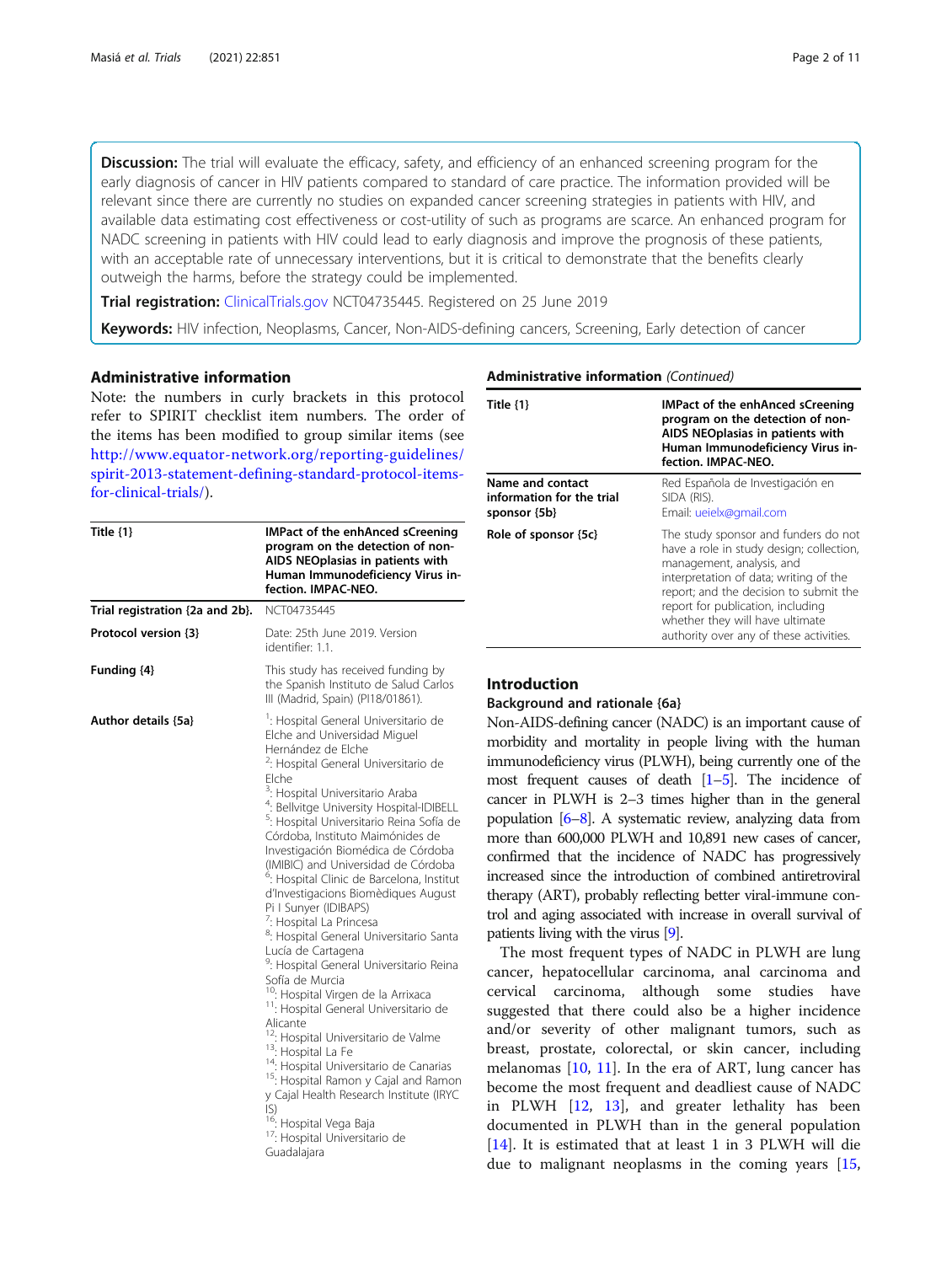[16\]](#page-9-0). The causes of this increased incidence of NADC are not well known and there are several factors that could play a role, including immunosuppression, chronic inflammation and immune activation, ART exposure, higher rates of coinfection with oncogenic viruses, and traditional cancer risk factors such as smoking [\[17](#page-9-0), [18](#page-9-0)].

Despite the progressive aging of PLWH and the increase in the incidence of cancer, there is currently no consensus on the optimal screening strategy of cancer in this population. Some of the clinical practice guidelines of PLWH, such as the Spanish Gesida [[18\]](#page-9-0) or the European AIDS Clinical Society [[19\]](#page-9-0), recommend the screening approaches that have shown benefit in the general population in terms of mortality or greater probability of therapeutic success. However, these benefits have not been confirmed in PLWH, in which these strategies could be insufficient. Moreover, in the general population, there are currently no established recommendations for the screening in two of the neoplasms of special concern in HIV-infected patients, i.e., lung and anal cancer. For this reason, it is necessary to generate scientific evidence that informs clinical practice guidelines on the best screening approach in PLWH.

We hypothesize that a specific enhanced screening strategy for NADC in PLWH could favor the early detection of malignancies, improving the ability for therapeutic interventions, and thus reduce morbidity and mortality for cancer in PLWH, with an acceptable rate of unnecessary investigations, and may be costeffective. To address this hypothesis, we have designed a clinical trial, in which patients are randomized to one of two strategies: enhanced screening versus standard of care practice. This trial aims to determine if the benefits of the enhanced screening outweighs the harms and if it is cost-effective.

Relevant studies informing on the main NADC in PLWH and examining potential benefits and harms of screening interventions are described next. For lung cancer, a standardized incidence rate 2.5 times higher in PLWH than in the general population, after adjusting for smoking, has been reported [\[20](#page-9-0)]. Smoking remains the main risk factor associated with lung oncogenesis, also in PLWH. The National Lung Screening Trial (NLST), a randomized study in the general population with more than 53,000 participants, demonstrated a 20% reduction in lung cancer mortality and a 6.7% reduction in overall mortality in those undergoing lung cancer screening with 3 annual low-dose computed tomography (LDCT) compared to simple chest x-ray [\[21](#page-9-0)].

In Spain, 92% of cases of hepatocellular carcinoma (HCC) in PLWH occur in patients coinfected with hepatitis C virus (HCV) [\[22\]](#page-9-0), and its incidence seems to be increasing [[23](#page-9-0)]. It has been suggested that HCC could be more symptomatic and be diagnosed in more advanced stages in PLWH [[24\]](#page-10-0). As screening strategy, semiannual ultrasound is recommended in patients with cirrhosis of any cause, including cases of sustained viral response (SVR) to HCV antiviral therapy but with established chronic liver disease [\[18](#page-9-0)], and in patients coinfected with hepatitis B virus (HBV) regardless of the stage of fibrosis [[19](#page-9-0)].

The incidence of anal cancer in the group of men who have sex with men (MSM) reaches 144 cases/100,000 people-year, and reported risk factors, in addition to MSM, include infection with oncogenic human papillomavirus (HPV), smoking, and immunosuppression. The incidence of this cancer increased significantly with the availability of effective ART at the end of the 1990s and the increase in survival of PLWH and is much higher than in the HIV-negative population [\[25\]](#page-10-0). Preventive measures and screening programs in PLWH based on anal cytology and anoscopy are advocated by some experts [\[26\]](#page-10-0) but evidence of benefit remains unknown.

For cervical cancer, traditional screening programs based on Papanicolaou smear or liquid based cervical cytology have demonstrated to reduce cervical cancer mortality and might be enhanced by HPV genotype testing [\[19\]](#page-9-0). HPV genotype may aid at determining the periodicity of cytology, so that if high-risk genotypes (HPV-HR) are detected, a semiannual cytology could be recommended. However, this strategy has neither been evaluated in PLWH.

Finally, although controversy remains on whether PLWH have a higher risk for breast, prostate, colon, and skin cancer, these neoplasms have been included in the trial.

#### Hypothesis and objectives {7}

Hypothesis: an enhanced program for screening of NADC in PLWH can lead to early diagnosis of cancer and improve the prognosis, with an acceptable rate of unnecessary interventions and being cost-effective.

General objectives: to evaluate the efficacy, safety, and efficiency of an expanded screening program for early diagnosis of cancer in patients with HIV compared to usual practice, within the framework of the Spanish AIDS Research Network Cohort (CoRIS).

Specific objectives: (1) to compare the frequency of cancer diagnosed at an early stage of disease with extended screening versus usual practice, (2) to analyze safety of the program: adverse events and unnecessary interventions, (3) to analyze the cost-utility of the extended screening program, and (4) to estimate the overall and site-specific incidence of NADC in PLWH.

#### Trial design {8}

This protocol has been designed as a multicenter, randomized, parallel-group, and superiority trial.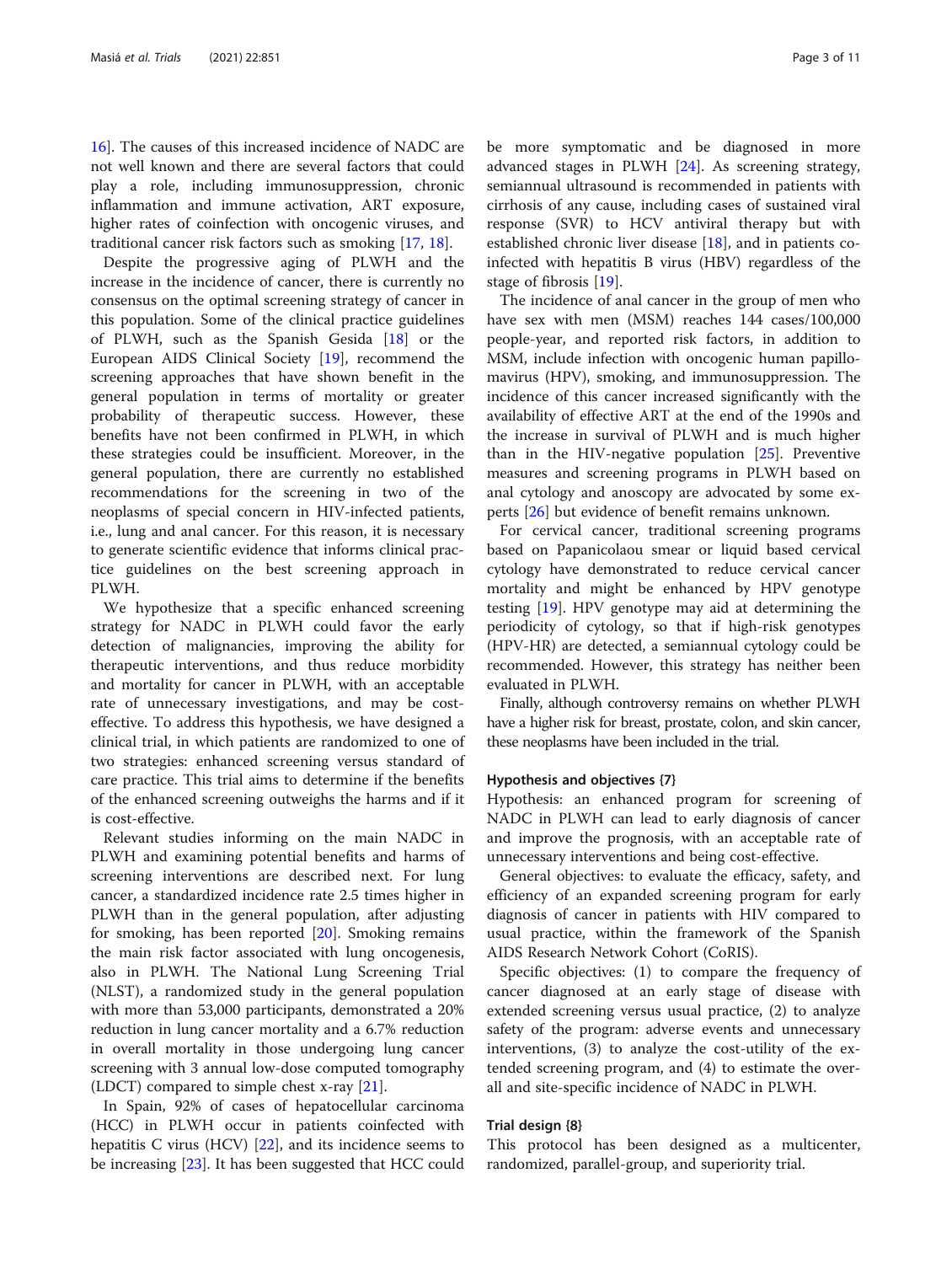# Methods: participants, interventions, and outcomes

# Study setting {9}

The study will be carried in the framework of the Spanish network of AIDS research (CoRIS), including 30 centers, being all of them Spanish academic hospitals.

# Eligibility criteria {10}

Inclusion and exclusion criteria for participants:

Inclusion criteria: adult patients  $\geq$  18 years with confirmed HIV infection and who agree to participate in the study and sign the informed consent.

Exclusion criteria: any active AIDS-defining disease, current or past NADC, life expectancy < 5 years, pregnancy or lactation, patients who refuse to participate in the study, any other criteria that in the judgment of the clinician should prevent the patient to participate in the study.

Eligibility criteria for study centers: Spanish hospitals with HIV/AIDS Unit and Infectious Diseases/HIV (ID/ HIV) specialists.

Eligibility criteria for study individuals who will perform the interventions: ID/HIV specialists, radiologists, gynecologists, and surgeons.

#### Who will take informed consent? {26a}

Participants meeting the study criteria will be invited by their doctors in charge to join the study during their routine medical visits, regardless of time from HIV diagnosis and the standard screening procedures being carried out in their centers, explaining the possible benefits and risks of the trial, and they will obtain the informed consent to participate in the study.

# Additional consent provisions for collection and use of participant data and biological specimens {26b}

An additional consent will be provided for collection and use of participant biological specimens that will be stored in a biobank.

# Interventions

# Explanation for the choice of comparators {6b}

The trial will compare the frequency of NADC diagnosed at an early stage in patients undergoing an enhanced screening program compared with those following conventional standard of care screening according to the European AIDS Clinical Society recommendations.

# Intervention description {11a}

Conventional group:

a. Semi-annual ultrasound and alpha-fetoprotein for all patients with cirrhosis and those with HBV infection with any degree of fibrosis.

cytology abnormal. c. Cervical cytology every 1–3 years to all sexually active women, at least in those between 25 and 64 years.

d. Mammogram every 1–3 years to women between 50 and 70 years.

e. Rectal digital exam ± prostate-specific antigen (PSA) every 1–3 years for all men> 50 years.

f. Fecal occult blood test every 1–3 years in people between 50 and 75 years.

Enhanced group:

a. Annual LDCT to patients over 40 years of age, active smokers or who have quit in the last 3 years, with an accumulated index  $\geq 20$  pack-years and without contraindications for thoracic surgery, and without lung infections in the last 2 months.

b. Semi-annual ultrasound and alpha-fetoprotein for all people with chronic liver disease with fibrosis  $\geq$  F3 of any cause (including HCV infection) or with any fibrosis for patients with HBV. Serum will be collected from all participants to be able to subsequently perform additional determinations such as alphafetoprotein-L3, decarboxyproprombin, or alpha-Lfucosidase.

c. Semi-annual digital examination and anal cytology to all MSM men and anoscopy in case of abnormal cytology.

d. Semiannual cervical cytology to all sexually active women between the ages of 21 and 64, including cotest (cervical cytology and HPV test) from the age of 30 if available (when cotest is available, controls will be made annually).

e. Annual mammogram for women between 50 and 70 years.

f. Annual PSA and digital rectal exam to all men  $\geq 50$ years.

g. Annual fecal occult blood to people> 40 years.

h. Annual general inspection for skin lesions suggestive of malignancy.

# Criteria for discontinuing or modifying allocated interventions {11b}

Interventions will be discontinued in case of pregnancy or revocation of the informed consent.

# Strategies to improve adherence to interventions {11c}

Adherence to the appointments will be recorded in the medical history and a new appointment arranged for the missed visits. Mobile phone messaging reminders for attendance are recommended to the participating centers after missing two visits.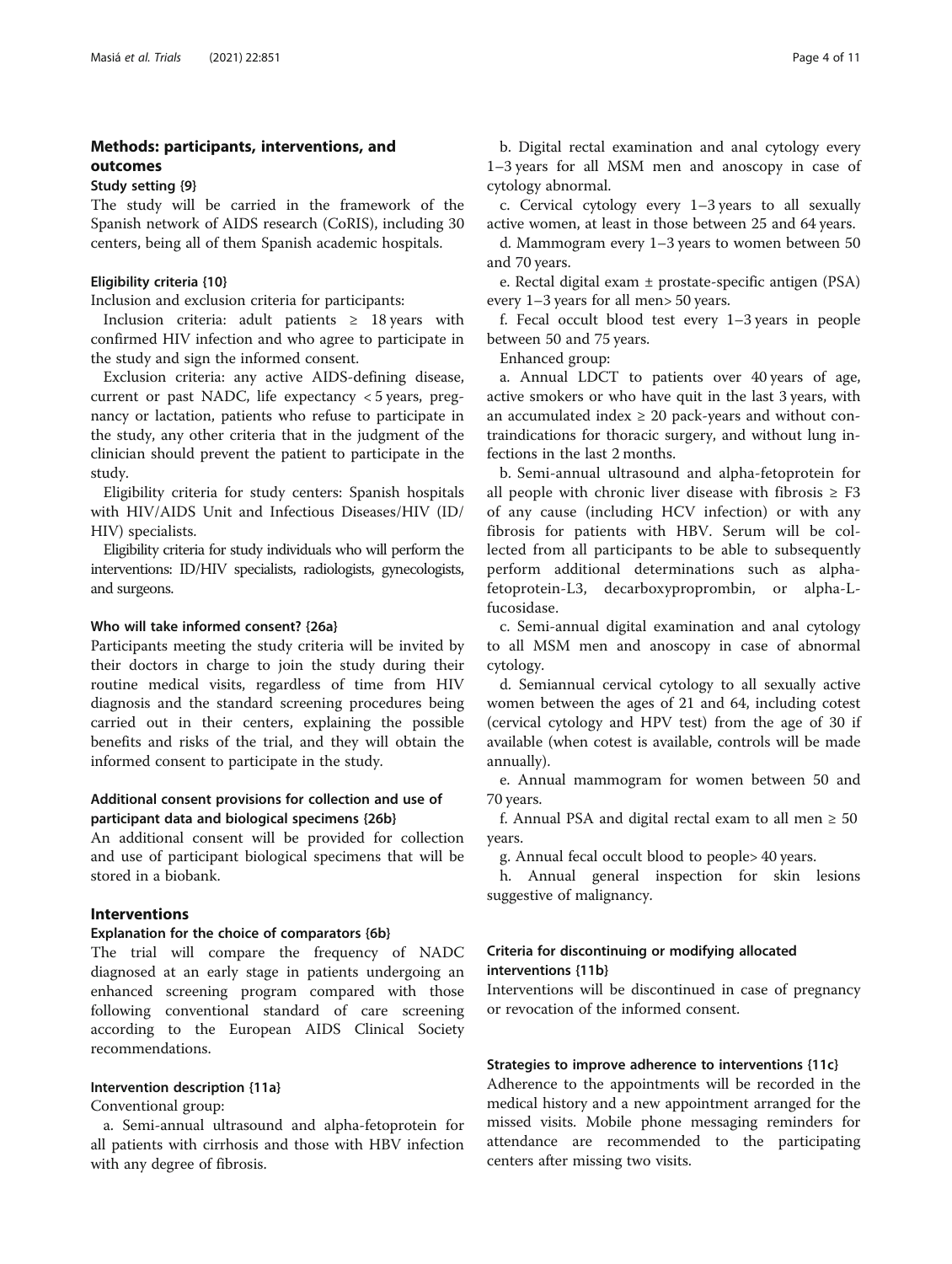# Relevant concomitant care permitted or prohibited during the trial {11d}

All concomitant interventions needed for medical care during the trial are permitted.

#### Provisions for post-trial care {30}

All the included patients in the study are PLWH under medical treatment. Then, after the study, they will be cared for by their providers. The Spanish National Health Service will provide the required medical care to the study participants should they suffer harm as a result of the participation in the trial.

# Outcomes {12}

Primary outcome: diagnosis with a new NADC at stage 1 or 2, overall and for the specific cancer sites: invasive malignancies of lung, anus, liver, cervix, breast, prostate, colorectal, ovary, and invasive melanomas of skin assessed through various exams, and compared as the proportion between intervention groups at 12, 24, and 36 months.

Secondary outcomes: (1) diagnosis with a new NADC at any stage or unknown stage, overall and for the specific cancer sites: invasive malignancies of lung, anus, liver, cervix, breast, prostate, colorectal, ovary, and invasive melanomas of skin assessed through various exams, and compared as the proportion between intervention groups at 12, 24, and 36 months; (2) diagnosis with new cases of cancer diagnosed at stage 1 and 2 related to all new cases of diagnosed cancer compared as the proportion between groups at 12, 24, and 36 months; (3) unnecessary invasive procedures (with non-diagnostic results) compared as the proportion in each treatment group at 12, 24, and 36 months; (4) adverse events and severe adverse events related to the study procedures compared as the rate in each treatment group at 12, 24, and 36 months, and (5) overall mortality and mortality from cancer at 12, 24, and 36 months.

# Participant timeline {13}

The participant timeline is presented in Table [1.](#page-5-0)

#### Sample size {14}

The incidence of NADCs in the previous studies SMART and ESPRIT in virologically suppressed patients with CD4> 350 and over 40 years old was approximately 0.04% during 5 years of follow-up [\[27](#page-10-0)]. An Italian study described an incidence of NADCs of 0.67 per 100 person-years of follow-up [[28\]](#page-10-0). In the CoRIS cohort, with 31.228 person-years of follow-up, a total of 136 NADCs were diagnosed, and the incidence was 0.43 per 100 person-years of follow-up. In a study of lung cancer screening among smokers, the

prevalence of lung cancer was 2.03% [[29\]](#page-10-0). For the calculation of the sample size, we have estimated an incidence of cancer diagnosed at an early stage of 2% in in the intervention group and 1% in the control group. With a statistical power of 80% and a loss to follow-up percentage of 20%, it is estimated that for a unilateral contrast it would be necessary to include 2.319 subjects in the exposed group (enhanced intervention) and 2.319 in the unexposed group (standard intervention) (1:1), with a total sample of 4.638 patients.

# Recruitment {15}

This protocol corresponds to an independent clinical study carried out in the framework of the cohort of the Spanish AIDS research network. The main strategy to achieve an adequate number of patients to reach the calculate sample size is to disseminate the project among the centers participating in the cohort.

# Assignment of interventions: allocation

# Sequence generation {16a}

The study will be operated by an electronic data collection notebook (REDCap®). This software allows assigning random numbers to the recruited patients. Also, there is a plan restriction to ensure well-balanced proportions of patients and representation of genders per branch and center. Specifically, random allocation will be carried out in blocks of twenty patients with a 1: 1 ratio to either intervention group in men and women .

#### Concealment mechanism {16b}

The implementation of the allocation sequence is done by the REDCap® software. Also, there is a datasheet information available to be used as a guideline for the investigators.

# Implementation {16c}

The enrolment of the patients will be done by the involved physicians in the study. Each participant center has a research team to carry out the rest of the activities of the project and a central Contract Research Organization (CRO) gives support for all of them.

# Assignment of interventions: blinding

Who will be blinded {17a} This is an open label trial.

Procedure for unblinding if needed {17b} Unblinding is not needed.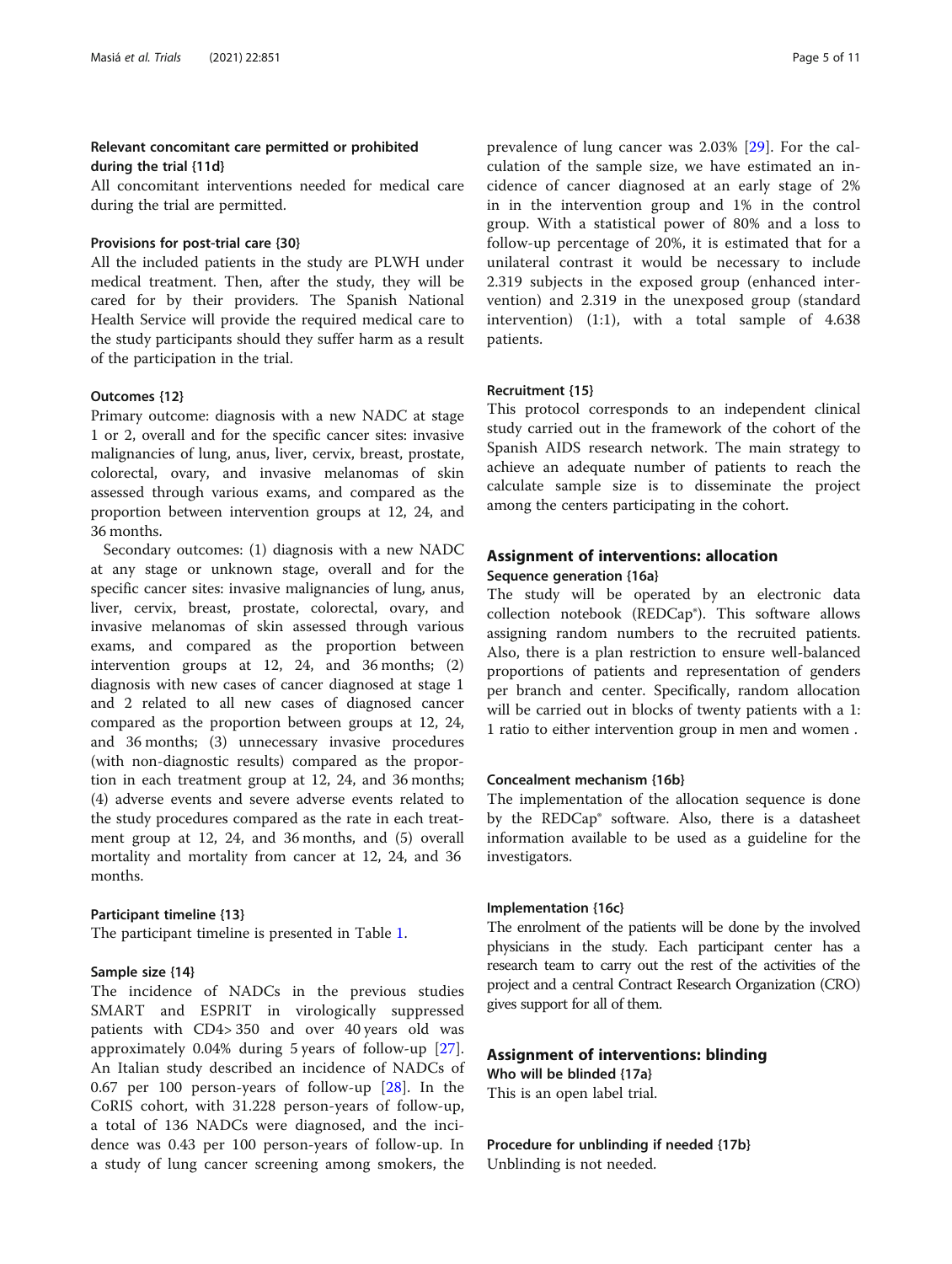# <span id="page-5-0"></span>Table 1 Schedule of enrollment, assessments, and data collection for the period of the trial

|                                                                                                                                                                                                                                                        |          | Study period |                                                         |       |  |          |                  |                           |  |
|--------------------------------------------------------------------------------------------------------------------------------------------------------------------------------------------------------------------------------------------------------|----------|--------------|---------------------------------------------------------|-------|--|----------|------------------|---------------------------|--|
| <b>Time points</b>                                                                                                                                                                                                                                     |          |              | <b>Enrolment Allocation Post allocation</b><br>(months) |       |  |          |                  |                           |  |
|                                                                                                                                                                                                                                                        | $-t_0$   | $t_0$        |                                                         |       |  |          | 6 12 18 24 30 36 |                           |  |
| <b>Enrolment</b>                                                                                                                                                                                                                                       |          |              |                                                         |       |  |          |                  |                           |  |
| Eligibility screen                                                                                                                                                                                                                                     | $\times$ |              |                                                         |       |  |          |                  |                           |  |
| Informed consent                                                                                                                                                                                                                                       | $\times$ |              |                                                         |       |  |          |                  |                           |  |
| Allocation                                                                                                                                                                                                                                             |          | $\times$     |                                                         |       |  |          |                  |                           |  |
| <b>Assessments</b>                                                                                                                                                                                                                                     |          |              |                                                         |       |  |          |                  |                           |  |
| <b>Conventional screening</b>                                                                                                                                                                                                                          |          |              |                                                         |       |  |          |                  |                           |  |
| Semi-annual ultrasound and alpha-fetoprotein for all people with cirrhosis hepatitis B virus infection<br>with any degree of fibrosis                                                                                                                  |          |              |                                                         | X     |  | X        |                  | Х                         |  |
| Digital rectal examination and anal cytology to all MSM every 1-3 years                                                                                                                                                                                |          |              |                                                         | X     |  | $\times$ |                  | Χ                         |  |
| Cervical cytology every 1-3 years to all sexually active women, at least 25 to 64 years old                                                                                                                                                            |          |              |                                                         | X     |  | X        |                  | Χ                         |  |
| Mammogram every 1-3 years to women between 50 and 70 years                                                                                                                                                                                             |          |              |                                                         | X     |  | X        |                  | $\boldsymbol{\mathsf{X}}$ |  |
| Rectal digital exam $\pm$ PSA every 1-3 years for all men > 50 years                                                                                                                                                                                   |          |              |                                                         | X     |  | Χ        |                  | Χ                         |  |
| Fecal occult blood test every 1-3 years in people between 50 and 75 years                                                                                                                                                                              |          |              |                                                         | X     |  | X        |                  | Χ                         |  |
| <b>Enhanced screening</b>                                                                                                                                                                                                                              |          |              |                                                         |       |  |          |                  |                           |  |
| Over 40 years of age, active smokers or who would have abandoned in the last 3 years, with an<br>$accumulated index \geq 20$ pack-years and without contraindications for thoracic surgery, and without<br>recent lung infections in the last 2 months |          |              |                                                         | X     |  | X        |                  | Χ                         |  |
| Semi-annual ultrasound and alpha-fetoprotein for all people with chronic liver disease with fibrosis<br>$\geq$ F3 of any cause (including HCV infection) or any fibrosis for hepatitis B virus                                                         |          |              |                                                         |       |  | XXXX     | X X              |                           |  |
| Digital examination and semi-annual anal cytology MSM                                                                                                                                                                                                  |          |              |                                                         |       |  | XXXX     | X X              |                           |  |
| Semiannual cervical cytology to all sexually active women between the ages of 21 and 64,<br>including cotest (cervical cytology and HPV test) from the age of 30 if available (in that case,<br>controls will be made annually)                        |          |              |                                                         | X X X |  | X.       | Χ                | X                         |  |
| Annual mammogram for women between 50 and 70 years                                                                                                                                                                                                     |          |              |                                                         | X     |  | X        |                  | Χ                         |  |
| PSA and annual digital rectal exam to all men $\geq$ 50 years                                                                                                                                                                                          |          |              |                                                         | X     |  | X.       |                  | Χ                         |  |
| Annual fecal occult blood to people > 40 years                                                                                                                                                                                                         |          |              |                                                         | X     |  | X        |                  | Χ                         |  |
| Annual general inspection for skin lesions suggestive of malignancy                                                                                                                                                                                    |          |              |                                                         | X     |  | Χ        |                  | Χ                         |  |

# Data collection and management

# Plans for assessment and collection of outcomes {18a}

Assessment and collection of baseline, and other trial data, including outcomes measures, will be performed by the centers research teams using an electronic data collection notebook (REDCap®)

# Plans to promote participant retention and complete follow-up {18b}

Patients' adherence to protocol will be closely checked during the CRO's monitoring visits. The protocol includes a form with a list of outcome data to be collected for participants who discontinue or deviate from intervention protocols. To improve retention and minimize loss to follow-up, investigators are asked to contact patients when they do not attend the scheduled visits and provide them a new appointment.

# Data management {19}

CRO staff will train research teams on data entry and storage on the electronic database collection notebook (REDCap®) and promote data quality checks.

### Confidentiality {27}

The Health Authority, the Ethics Committee, and the medical monitors and/or auditors designated by the Promoter may access to data base in each center, in order to verify the accuracy and reliability of the data provided by the principal investigator about the subjects participating in the trial. The designated monitors and/or auditors will work according to the provisions of the Articles 39 and 40 of the Spanish Law (RD 1090/2015) and the Principal Investigator must ensure that monitors, auditors, or CROs respect the confidentiality rules of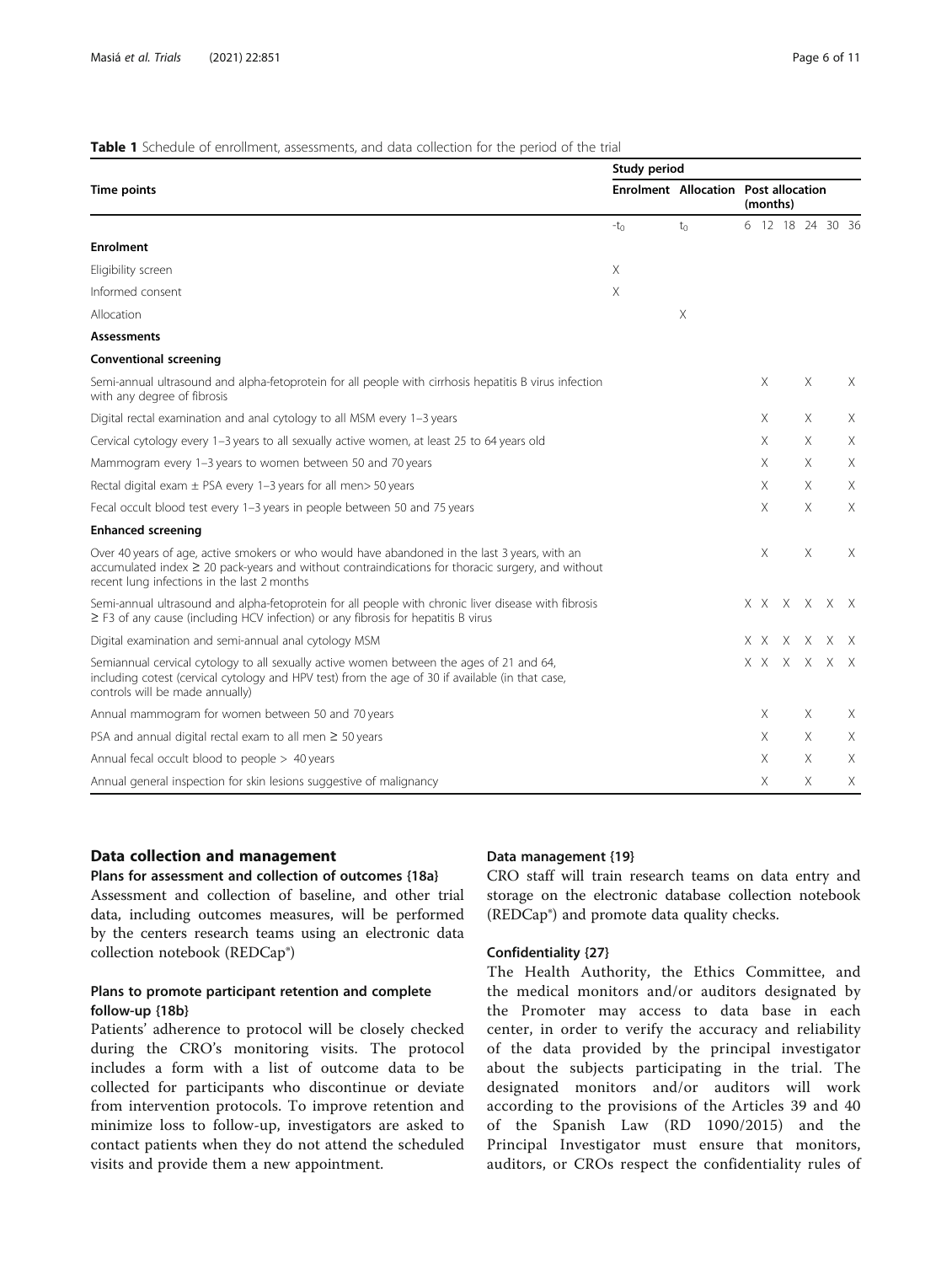any information about the subjects of the study. Each center will facilitate access to this data to its Ethics Committee and to the inspectors of the competent health authorities.

# Plans for collection, laboratory evaluation, and storage of biological specimens for genetic or molecular analysis in this trial/future use {33}

The protocol includes a description of the study plans for collection, laboratory evaluation, and storage of biological specimens for laboratory analysis in the current trial and for future use in ancillary studies. The use of the samples in ancillary studies requires the sign of an additional informed consent. The collected samples will be: plasma for all patients and whole blood and peripheral blood mononuclear cell samples for ancillary studies. All the biological samples will be stored at − 80 °C. Most Spanish hospitals have their own biobank to storage the samples collected. All biobanks must fulfill the requirements of the Spanish Law for these facilities.

# Statistical methods

# Statistical methods for primary and secondary outcomes {20a}

The primary efficacy analysis will be the comparison of the proportion of cancers diagnosed at an early stage (1 and 2) in each group following the principle of intent to screen, defined as patients who accept to participate in the study and sign the informed consent, regardless of whether they are subsequently excluded due to loss of follow-up, non-adherence to study procedures, unwillingness to remain in the study, death, etc. A per protocol analysis including patients who complete the study will also be performed. A sample size of 2319 patients in each group has been calculated (expected incidence of early cancer 2% and 1% in enhanced and conventional groups, respectively; statistic power 80%; losses to follow-up 20%). Missing observations in the variables will be ignored in the analysis.

The secondary efficacy analysis will include the comparison of the incidence of cancer at any stage or unknown stage and the incidence of new cases of cancer diagnosed at stage 1 and 2 related to all new cases of cancer diagnosed.

The secondary safety analysis will compare the number of unnecessary invasive procedures, the rate of adverse events and severe adverse events, and overall mortality and mortality from cancer in both groups.

The secondary cost-utility analysis will be carried out following the recommendations of the guide for the economic evaluation of health technologies in Spain from the perspective of Spanish National Health System. The incremental cost-effectiveness

ratio will be calculated, which is a measure of contrast between the increase in costs and the increase in effectiveness between the different screening alternatives compared. Statistical uncertainty will be expressed as the 95% confidence interval. Random samples of 100 patients from each group replaced 10,000 times will be projected on a graph to generate the increase in QALYs (quality-adjusted life year), the increase in costs, and the costeffectiveness curve.

The analyses will be performed by a statistician blinded to patients' allocation using the statistical packages SPSS® v.17 or higher, and R® 3.3 or higher. The statistical significance is set at  $p < 0.05$ .

# Interim analyses {21b}

Interim analyses for futility, safety, and efficacy are planned every 12 months. The analyses will be performed by an independent data monitoring committee-DMC (an HIV specialist, a statistician, and an oncologist). There are no prespecified rules for stopping the trial. The DMC will review efficacy and safety data at each interim analysis and report to the trial steering committee who will make the final decision to terminate the trial if there are sufficient safety concerns or futility.

# Methods for additional analyses (e.g., subgroup analyses) {20b}

Subgroup analyses will be performed for: age groups every 5 years, sex, status of smoking, risk group, CD4 range, CD4 nadir, and HIV viral load. Sensitivity analysis will also be performed on the uncertain values of the model, taking the most pessimistic and optimistic assumptions about long-term survival of each tumor. Sensitivity analyses related to internal validity will also be carried out in the following variables: quality of life after positive screening and after the diagnosis of NADCs and radiation-induced cancer deaths. To analyze the generalizability of the results, sensitivity analyzes will be carried out in the operative mortality and in various costs, such as the costs of screening, follow-up LDCT, surgery, chemotherapy, radiotherapy, and management of incidental findings. A sensitivity analysis will also be carried out using an annual discount of 0 and 5%. The sensitivity analyzes will be carried out through a probabilistic sensitivity analysis, and the results will be presented as a dispersion analysis (cost-effectiveness plan) and the acceptability curve.

The same statistical packages SPSS<sup>®</sup> v.17 or higher, and  $\mathbb{R}^8$  3.3 or higher will be used to carry with these subgroup analysis. The statistical significance is also set at  $p < 0.05$ .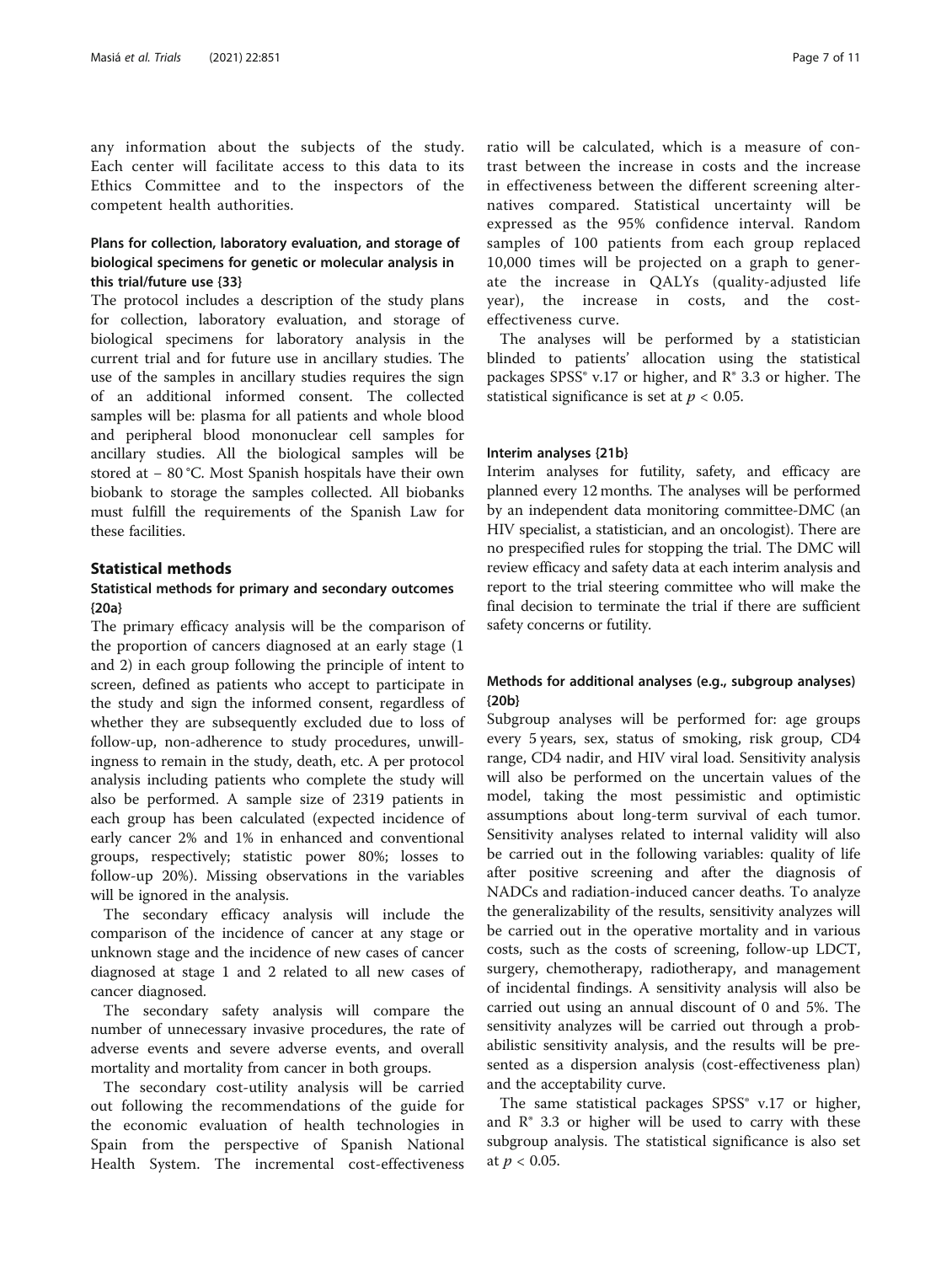# Oversight and monitoring

# Composition of the coordinating center and trial steering committee {5d}

The steering committee, made up of eight academic investigators, developed the study protocol, will have full access to the interim data, is responsible for the decision to stop the trial, will publish the results, and wrote the manuscript. The committee members will vouch for the accuracy and completeness of the data reported. Endpoint adjudication will be performed by the investigators at the participating centers. The DMC may be asked to evaluate equivocal cases where the assignation of an outcome requires the judgment of an oncologist. Data management will be carried out by the CRO.

Steering Committee: Mar Masiá, Esteban Martínez, Sergio Padilla, Antonio Rivero, Onofre Martínez, Lucio García-Fraile, Enrique Bernal and Félix Gutiérrez.

# Composition of the data monitoring committee, its role and reporting structure {21a}

The DMC is composed of 3 members: an HIV specialist, a statistician, and an oncologist. The DMC will perform the interim analyses for futility, safety, and efficacy.

# Adverse event reporting and harms {22}

Possible adverse events and other unintended effects of the trial interventions will be reported by the investigators using the electronic database notebook of the study. In addition to unnecessary interventions, expected harms of the study include the potential complications associated with the invasive interventions derived from the abnormal findings observed in the diagnostic tests. Among the most frequent, pneumothorax or bleeding occurring after biopsy of a suspected malignant lung nodule found in the CT scan; bleeding after biopsy of a lesion found during anoscopy or colonoscopy (the latter, if indicated if positive fecal occult blood test), bacteremia/sepsis after prostate biopsy performed because of abnormal PSA values, etc. All harms occurring during the study will be reported, regardless of whether they were expected or not. Severe adverse events (SAE) need to be reported to the monitor of the study in a maximum of 24 h. The monitor will notify the SAEs to the coordinators of the study. The medical monitor will also be responsible to review the reported safety data, to obtain all the useful safety information not reported by the investigators and to advice the coordinators about violations of the protocol by any center and to document it. Harms will be reported in trial publications in the "Results" section of the manuscript

### Frequency and plans for auditing trial conduct {23}

Biannual reviews will be carried out by the CRO on all the data recorded by the researchers in the electronic database notebook.

# Plans for communicating important protocol amendments to relevant parties (e.g., trial participants, ethical committees) {25}

Important protocol amendments will be communicated to relevant parties: investigators, ethical committees, trial participants, and trial registries.

# Dissemination plans {31a}

Trial results will be communicated to healthcare professionals, participants, the public, and other relevant groups, via publication or other data sharing arrangements.

# **Discussion**

Related to general population, PLWH are at higher mortality risk due to screenable cancer [[30\]](#page-10-0). Increased mortality can result from higher incidence or late diagnosis, the latter amenable to improved screening. However, the benefits and harms associated with cancer screening in PLWH are unclear and may differ compared with uninfected persons. This trial will help to determine whether the benefits of the enhanced screening outweigh the harms and if it is cost-effective for the Public Health Services.

Although the ideal outcome measure would be mortality due to cancer, with our sample size, we will not reach the number of patients needed to detect differences in mortality between both groups. Hence, we established as a main outcome measure the detection of a greater number of cancers in early stages. It is unlikely that a randomized controlled trial of screening will be conducted with enough power to determine the cancer mortality reduction among the HIV-infected population. This trial has other limitations. There could be differences in baseline NADCs screening in different centers. Attempts will be made to correct these differences by redefining the protocol of the control group using the baseline screening data of the baseline survey trying to unify the screening in that group. Additionally, as it is a controlled study with a parallel group, there may be a risk of benefit from the control group due to imitation of the intervention group. After the first interim data analysis and if strictly necessary, a historical control group can be included prior to the start of the intervention group.

# Trial status

The current protocol is the 1.1 version. The recruitment began on 25 June 2019, but unfortunately, it was disrupted by the COVID-19 pandemic state. Recruitment has been restarted in the different centers according to the COVID-19 pandemic situation on each area. Because of the overall delay in the recruitment, the duration of the study has been extended. The approximate date when the recruitment will be completed is by the end of December 2022.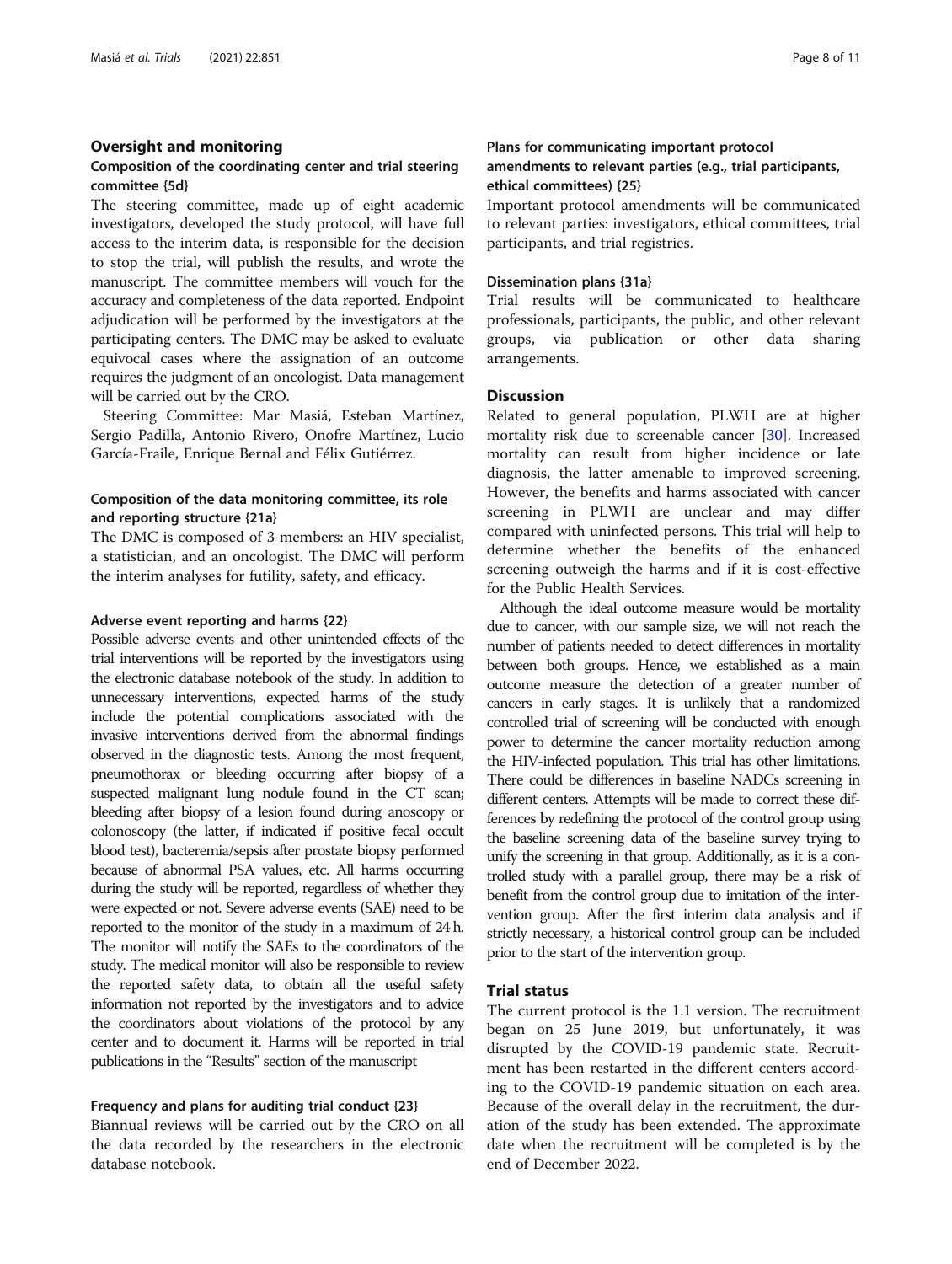

#### Abbreviations

ART: Antiretroviral therapy; CoRIS: Cohort of the National AIDS Research Network; CRO: Clinical Research Organization; EACS: European AIDS Clinical Society; GP: General population; HBV: Hepatitis B virus; HCC: Hepatocellular carcinoma; HCV: Hepatitis C virus; HPV: Human papillomavirus; LDCT: Lowdose computed tomography; MSM: Men who have sex with men; NADCs: Non-AIDS-defining cancers; NHS: National Health Service; QALY: Quality-adjusted life year; PSA: Prostate-specific antigen; PLHIV: Population living with the human immunodeficiency virus; RIS: Spanish AIDS Research Network

#### Acknowledgements

We thank to all the investigators of the project and to all of the members of the Spanish AIDS Research Network Cohort (CoRIS).

#### Authors' contributions {31b}

MM, JL, EM, and FG conceived the trial and wrote the first draft; SP and MF designed the electronic database collection notebook; SP and JAG developed the statistical methods; all authors critically revised and approved

the final version of the manuscript. Authorship for future trial publications will be determined according to the

number of recruited patients in each center and the additional activities and

leadership of the different investigators. We plan to contract professional writers to assist investigators in trial publications.

#### Statement

The trial is registered in [ClinicalTrials.gov](http://clinicaltrials.gov). All items from the WHO Trial Registration Data Set can be found within the protocol.

#### Funding {4}

This study has received funding by the Spanish Instituto de Salud Carlos III (Madrid, Spain) (PI18/01861).

#### Availability of data and materials {29}

The trial dataset generated during this study will be available after its closing by a request made to the PI. Also, the results will be published in a peer-reviewed biomedical journal in open access format. The results will be communicated to relevant international scientific forums as international congresses. EACS, GESI DA, Spanish AIDS Research Network Cohort, and other relevant HIV-related stakeholders will be directly informed of the study results.

#### Authors' information

IMPAC-NEO Study Group is formed also by: Antonia Alcaraz-García, Ana Caicedo, Alexy Inciarte, Alfredo Espinosa, Ana López-Lirola, Concha Amador, Ana Silva, Antonio Navarro, Ángela Camacho, Aurora Pérez, Carlos Galera, Melissa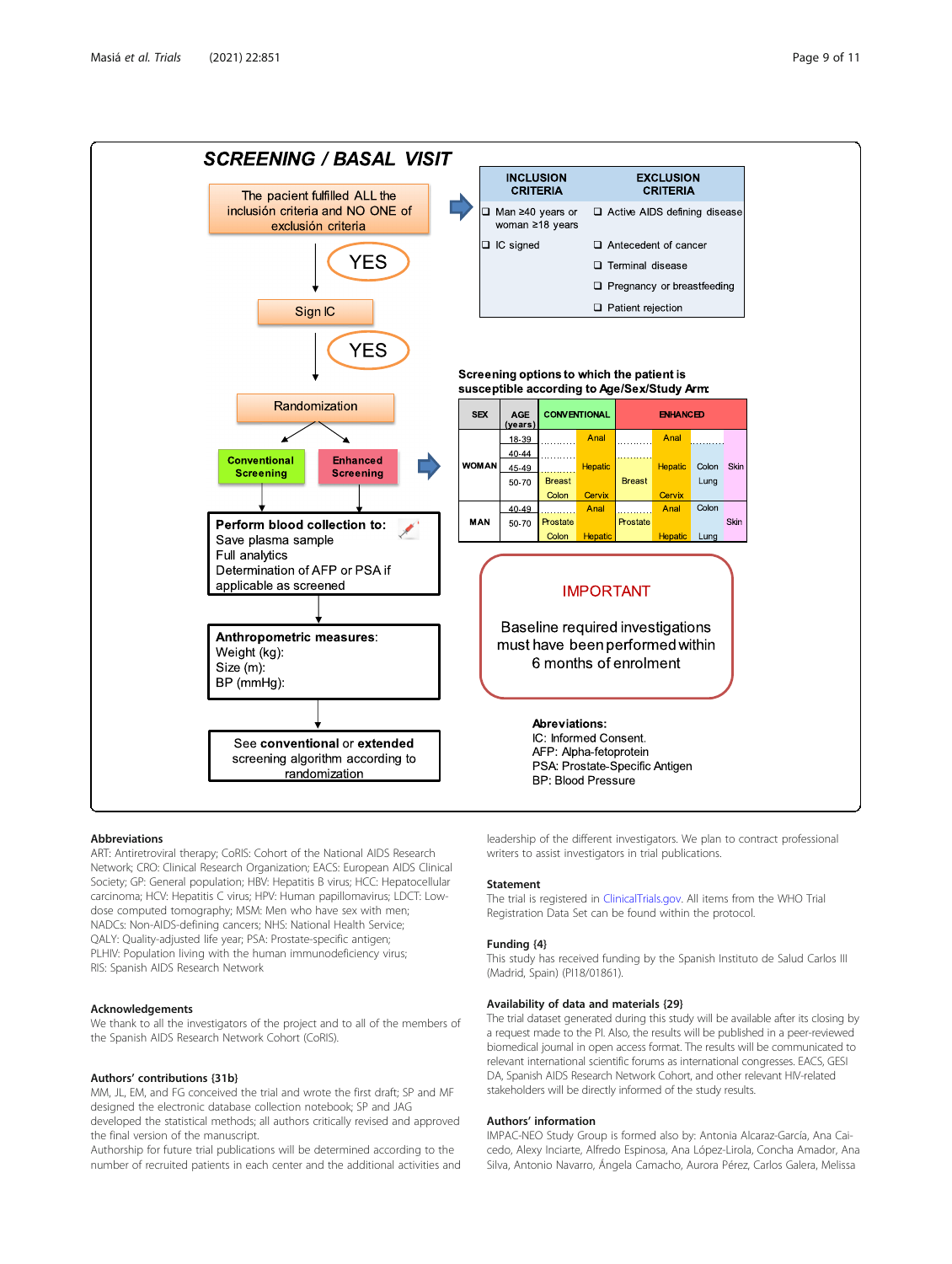<span id="page-9-0"></span>Carreres, Camila Piatti, David Vinuesa, David Dalmau, Dácil García-Rosado, Marcos Diez-Martinez, Daniel Podzamczer, Ester Saez, Esther Fagúndez-Reloba, Federico García, Juan Flores, Gema García, Javier García-Abellán, Lucía Guillén, Gema Navarro, Inma González-Cuello, Helena Albendín, Inmaculada Ruiz-Cáceres, Isabel Machuca, Ignacio Santos, Itziar Sobron, Juan Emilio Losa, Juan Luis Gómez-Sirvent, Jose Ramon Blanco, Juan Macías, Juan Carlos Gainzarai, Lorena Martínez, Josep Mallolas, María del Mar Alonso-Socas, Belén Martínez-López, Araceli Fernández, María Jehovana Hernández-Rodríguez, Miguel Angel Moran, Marta Navarro, Reyes Pascual, Francisco Pasquau, Pilar Callau, Joaquín Portilla, Catalina Robledano, Jhon Rojas, Ricardo Pelazas, Sandra Cuellar, Santos Del Campo, Sonia Calzado, Santiago Moreno, Sofía Scévola, Guillemo Telenti and Zuriñe Ortiz.

### **Declarations**

#### Ethics approval and consent to participate {24}

This study has been approved by the following Ethics Committees: Hospital General Universitario de Elche (Reference: PI 7/2017. Date: 04/07/2019), Hospital Universitari Bellvitge (Reference PR201/19. Date: 0571272019), Hospital Universitari Clinic (Reference HCB/2019/0486. Date: 03/05/2019), Hospital Universitario Ramón y Cajal (Date: 01/07/2019), Hospital Universitario la Paz (Reference: PI-3758. Date: 04/07/2019), Hospital General Universitario Reina Sofía (Date: 23/07/2019), Hospital Universitario Fundación Alcorcón (Date: 23/12/2019), Gerencia de Atención Integrada de Albacete (Reference: 2019/10/086. Date: 28/01/2020), Hospital Arnau de Vilanova-Lliria (Date: 29/ 01/2020), and CEIM de la Rioja (Date: 23/07/2019), among others.

#### Consent for publication {32}

Not applicable.

#### Competing interests {28}

None of the authors declare competing interests.

#### Author details

<sup>1</sup> Hospital General Universitario de Elche and Universidad Miguel Hernández de Elche, Elche, Spain. <sup>2</sup>Hospital General Universitario de Elche, Elche, Spain.<br><sup>3</sup>Hospital Universitario Araba Vitoria Gasteiz, Spain. <sup>4</sup>Bellviteo University. Hospital Universitario Araba, Vitoria-Gasteiz, Spain. <sup>4</sup>Bellvitge University Hospital-IDIBELL, L'Hospitalet de Llobregat, Spain. <sup>5</sup>Hospital Universitario Reina Sofía de Córdoba, Instituto Maimónides de Investigación Biomédica de Córdoba (IMIBIC) and Universidad de Córdoba, Córdoba, Spain. <sup>6</sup>Hospital Clinic de Barcelona, Institut d'Investigacions Biomèdiques August Pi I Sunyer (IDIBAPS), Barcelona, Spain. <sup>7</sup>Hospital La Princesa, Madrid, Spain. <sup>8</sup>Hospital General Universitario Santa Lucía de Cartagena, Murcia, Spain. <sup>9</sup>Hospital General Universitario Reina Sofía de Murcia, Murcia, Spain. <sup>10</sup>Hospital Virgen de la Arrixaca, Murcia, Spain. 11Hospital General Universitario de Alicante, Alicante, Spain. 12Hospital Universitario de Valme, Seville, Spain. 13Hospital La Fe, Valencia, Spain. 14Hospital Universitario de Canarias, Santa Cruz de Tenerife, Spain. 15Hospital Ramon y Cajal and Ramon y Cajal Health Research Institute (IRYCIS), Madrid, Spain. <sup>16</sup>Hospital Vega Baja, Alicante, Spain.<br><sup>17</sup>Hospital Universitario de Guadalajara, Guadalajara, Spain.

# Received: 9 March 2021 Accepted: 29 October 2021 Published online: 27 November 2021

#### References

- 1. López C, Masiá M, Padilla S, Aquilino A, Bas C, Gutiérrez F. Deaths due to non-AIDS diseases among HIV infected patients: a 14-year study (1998- 2011). Enferm Infecc Microbiol Clin. 2016;34(4):222–7. [https://doi.org/10.101](https://doi.org/10.1016/j.eimc.2015.04.010) [6/j.eimc.2015.04.010](https://doi.org/10.1016/j.eimc.2015.04.010).
- 2. García-Abellán J, del Río L, García JA, Padilla S, Vivancos MJ, del Romero J, et al. The Cohort of the National AIDS Network (CoRIS). Risk of cancer in HIV-infected patients in Spain, 2004–2015. Enferm Infecc Microbiol Clin. 2019;37(8):502–8. <https://doi.org/10.1016/j.eimc.2018.11.011>.
- 3. Smith CJ, Ryom L, Weber R, Morlat P, Pradier C, Reiss P, et al. Trends in underlying causes of death in people with HIV from 1999 to 2011 (D:A:D): a multicohort collaboration. Lancet. 2014;384(9939):241–8. [https://doi.org/10.1](https://doi.org/10.1016/S0140-6736(14)60604-8) [016/S0140-6736\(14\)60604-8](https://doi.org/10.1016/S0140-6736(14)60604-8).
- 4. Fontela C, Aguinaga A, Moreno-Iribas C, Repáraz J, Rivero M, Gracia M, et al. Trends and causes of mortality in a population-based cohort of HIV-infected adults in Spain: comparison with the general population. Sci Rep. 2020; 10(1):8922. [https://doi.org/10.1038/s41598-020-65841-0.](https://doi.org/10.1038/s41598-020-65841-0)
- 5. Nishijima T, Inaba Y, Kawasaki Y, Tsukada K, Teruya K, Kikuchi Y, et al. Mortality and causes of death in people living with HIV in the era of combination antiretroviral therapy compared with the general population in Japan. AIDS. 2020;34(6):913–21. [https://doi.org/10.1097/QAD.](https://doi.org/10.1097/QAD.0000000000002498) [0000000000002498](https://doi.org/10.1097/QAD.0000000000002498)
- 6. Shiels MS, Cole SR, Kirk G, Poole C. A meta-analysis of the incidence of non-AIDS cancers in HIV-infected individuals. J Acquir Immune Defic Syndr. 2009; 52(5):611–22. [https://doi.org/10.1097/QAI.0b013e3181b327ca.](https://doi.org/10.1097/QAI.0b013e3181b327ca)
- 7. Grulich AE, van Leeuwen MT, Falster MO, Vajdic CM. Incidence of cancers in people with HIV/AIDS compared with immunosuppressed transplant recipients: a meta-analysis. Lancet. 2007;370(9581):59–67. [https://doi.org/10.1](https://doi.org/10.1016/S0140-6736(07)61050-2) [016/S0140-6736\(07\)61050-2](https://doi.org/10.1016/S0140-6736(07)61050-2).
- 8. Althoff N, McGinnis KA, Wyatt CM, Freiberg MS, Gilbert C, Oursler KK, et al. Comparison of risk and age at diagnosis of myocardial infarction, end-stage renal disease, and non-AIDS-defining cancer in HIV-infected versus uninfected adults. Clin Infect Dis. 2015;60(4):627–38. [https://doi.org/10.1093/](https://doi.org/10.1093/cid/ciu869) [cid/ciu869](https://doi.org/10.1093/cid/ciu869).
- 9. Oliveira Cobucci RN, Lima PH, Carvalho de Souza P, Viana Costa V, de Mesquita Cornetta MC, Veríssimo Fernandes J, et al. Assessing the impact of HAART on the incidence of defining and non-defining AIDS cancers among patients with HIV/AIDS: a systematic review. J Infect Public Health. 2015;8(1): 1–10. [https://doi.org/10.1016/j.jiph.2014.08.003.](https://doi.org/10.1016/j.jiph.2014.08.003)
- 10. Masiá M, Padilla S, Álvarez D, López J, Santos I, Soriano V, et al. Risk, predictors, and mortality associated with non-AIDS events in newly diagnosed HIV-infected patients: role of antiretroviral therapy. AIDS. 2013; 27(2):181–9. <https://doi.org/10.1097/QAD.0b013e32835a1156>.
- 11. Patel P, Hanson DL, Sullivan PS, Novak RM, Moorman AC, Tong TC, et al. Incidence of types of cancer among HIV-infected persons compared with the general population in the United States, 1992-2003. Ann Intern Med. 2008;148(10):728–36. [https://doi.org/10.7326/0003-4819-148-10-200805200-](https://doi.org/10.7326/0003-4819-148-10-200805200-00005) [00005.](https://doi.org/10.7326/0003-4819-148-10-200805200-00005)
- 12. Shiels MS, Engels EA. Evolving epidemiology of HIV-associated malignancies. Curr Opin HIV AIDS. 2017;12(1):6–11. [https://doi.org/10.1097/COH.](https://doi.org/10.1097/COH.0000000000000327) [0000000000000327](https://doi.org/10.1097/COH.0000000000000327).
- 13. Croxford S, Kitching A, Desai S, Kall M, Edelstein M, Skingsley A, et al. Mortality and causes of death in people diagnosed with HIV in the era of highly active antiretroviral therapy compared with the general population: an analysis of a national observational cohort. Lancet Public Health. 2017; 2(1):e35–46. [https://doi.org/10.1016/S2468-2667\(16\)30020-2](https://doi.org/10.1016/S2468-2667(16)30020-2).
- 14. Wang YH, Shen XD. Human immunodeficiency virus infection and mortality risk among lung cancer patients. A systematic review and meta-analysis. Medicine. 2018;97(15):e0361.
- 15. GBD 2015 HIV Collaborators. Estimates of global, regional, and national incidence, prevalence, and mortality of HIV, 1980–2015: the Global Burden of Disease Study 2015. Lancet HIV. 2016;3(8):e361–87.
- 16. Rubinstein PG, Aboulafia DM, Zloza A. Malignancies in HIV/AIDS: from epidemiology to therapeutic challenges. AIDS. 2014;28(4):453–65. [https://](https://doi.org/10.1097/QAD.0000000000000071) [doi.org/10.1097/QAD.0000000000000071.](https://doi.org/10.1097/QAD.0000000000000071)
- 17. Trickey A, May MT, Gill MJ, Grabar S, Vehreschild J, Wit FWNM. Causespecific mortality after diagnosis of cancer among HIV-positive patients: a collaborative analysis of cohort studies. Int J Cancer. 2020;146(11):3134–46. <https://doi.org/10.1002/ijc.32895>.
- 18. Santos J, Valencia E. Consensus statement on the clinical management of non-AIDS defining malignancies. Enferm Infecc Microbiol Clin. 2014;32(8): 515–22. [https://doi.org/10.1016/j.eimc.2014.04.008.](https://doi.org/10.1016/j.eimc.2014.04.008)
- 19. European AIDS Clinical Society Guidelines Version 10.0. [https://www.ea](https://www.eacsociety.org/files/2019_guidelines-10.0_final.pdf) [csociety.org/files/2019\\_guidelines-10.0\\_final.pdf](https://www.eacsociety.org/files/2019_guidelines-10.0_final.pdf) Accessed 09 March 2020.
- 20. Hernández-Ramírez RU, Shiels MS, Dubrow R, Engels EA. Cancer risk in HIVinfected people in the USA from 1996 to 2012: a population-based, registrylinkage study. Lancet HIV. 2017;4(11):e495–504. [https://doi.org/10.1016/S23](https://doi.org/10.1016/S2352-3018(17)30125-X) [52-3018\(17\)30125-X.](https://doi.org/10.1016/S2352-3018(17)30125-X)
- 21. The National Lung Screening Trial Research Team. Reduced lung-cancer mortality with low-dose computed tomographic screening. N Engl J Med. 2011;365(5):395–409. <https://doi.org/10.1056/NEJMoa1102873>.
- 22. Merchante N, Merino E, Rodríguez-Arrondo F, Tural C, Muñoz J, Delgado-Fernández M, et al. HIV/hepatitis C virus-coinfected patients who achieved sustained virological response are still at risk of developing hepatocellular carcinoma. AIDS. 2014;28(1):41–7. [https://doi.org/10.1097/QAD.](https://doi.org/10.1097/QAD.0000000000000005) [0000000000000005](https://doi.org/10.1097/QAD.0000000000000005).
- 23. Merchante N, Rodríguez-Fernández M, Pineda JA. Screening for hepatocellular carcinoma in HIV-infected patients: current evidence and